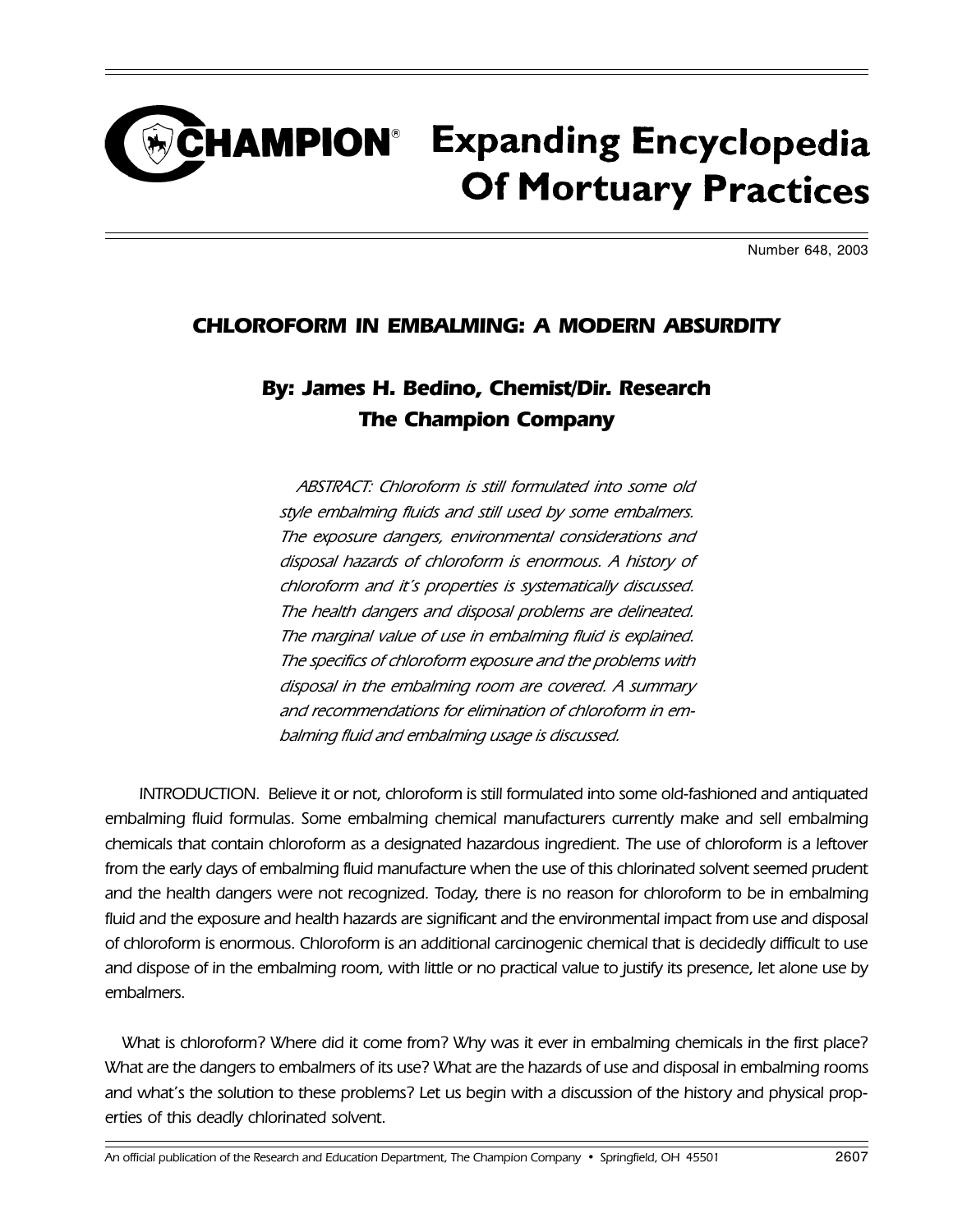HISTORY AND PHYSICAL PROPERTIES: Chloroform, a typical example of a trihalomethane, has become known as a relatively dangerous and potentially lethal solvent of industry. It was used with abandon in the past for a myriad of solvent type duties and as a chemical precursor for numerous chemicals. It is now treated with much more respect and care and it's uses are severely limited compared to just a few decades ago.

Chloroform is a clear, colorless or water-white liquid with a sweet, burning, ethereal odor. It is essentially non- flammable, one of it's only redeeming qualities from a safety point of view. It is slightly soluble in water, misible in water might be a better characterization with less than 1mg/ml solubility values. It sinks in water and can separate out under certain circumstances. It has a bad tendency to significantly dissolve and attack plastics, rubbers, latex, and coatings with deleterious effects. It has a vapor pressure at room temperature of 159mmHg, which makes chloroform a very volatile chemical. The vapor density is quite high at 4.12 compared to ambient air and chloroform sinks rapidly in the atmosphere which does allow it to be somewhat controlled by exhaust systems when it is evolved.

Chloroform reacts violently with strong bases and other oxidizers, sometimes explosively, with several byproducts of reaction. The chief uses of chloroform in industry is as a solvent and a precursor for manufacture of refrigerant chemicals, such as HCFC-22 and others. Other chemicals produced are diisocyantes and related chemical cousins. The other predominant use is as a solvent for pharmaceutical manufacture. A problem for manufacturers in the safety aspects of chloroform is the high odor threshold at anywhere from 85 ppm to 133-276 ppm, according to which source and scientific study you consult. At any rate, overexposure to chloroform invariably occurs before the odor is detected, a problematic situation for the chemical industry. The fatal oral dose is also quite low at 10ml or less, which is less than 1/3 ounce and the fatal inhalation dosage is not far behind. Needless to say, definitive safety measures need to be in place for safe manufacture and use in industry.

Another problem is that chloroform can evolve from other chlorination procedures in industry and cause an exposure problem. Chloroform can form from chlorination of swimming pools with chlorine chemicals and appear also in hot tubs, jacuzzis and even in municipal water treatment systems from various disinfection by chlorinated chemicals. Chloroform can even be detected from prolonged hot water showers in residences where chlorinated, treated municipal water is used as a source. A significant problem is the appearance of chloroform in the waste stream from paper pulp mills, with chloroform being an unwanted byproduct of bleaching of pulp and paper with chlorine. Chloroform discharge is also noted from sanitary service industry and sanitation chemical manufacture involving chlorine-based chemicals with the resulting environmental impact significant.

Chloroform, when released into the environment is mostly degraded by interaction with hydroxyl radicals (OH-) in the atmosphere, but is slowly degraded, if at all, when it seeps into groundwater. It's persistence and reactivity in soil is minimal and, consequently, it chiefly ends up in groundwater as a problem contaminant. The half-lifes in air are surprisingly long at 3.2 months typically with total loss reaction occuring usually only after 5 months or more. The degradation products from atmospheric reaction are as or more dangerous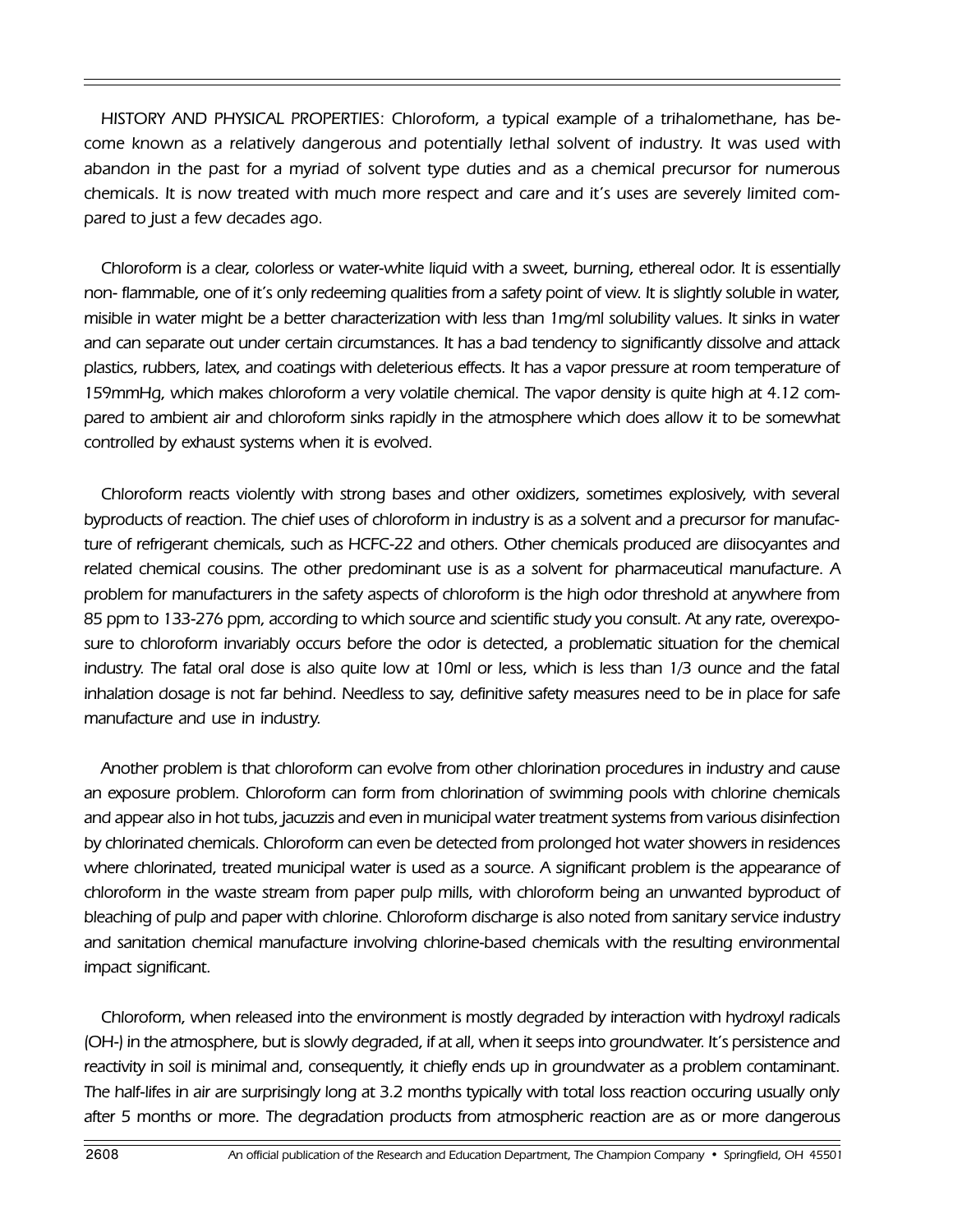than chloroform. These include predominantly hydrogen chloride and phosgene, a highly reactive acid and a toxic gas, with both being contributors to pollution and unhealthy air.

Chloroform has been used for a laundry list of uses in the past. It has been used as a general purpose solvent for fats, oils and greases. It was in spot removers in earlier times. It has been used in fire extinguishers, along with carbon tetrachloride, chloroform's other deadly cousin. It saw use as an insecticide and pest fumigant and was used as an anesthetic gas in surgical operations. It was never effective as a useful disinfectant, as it's spectrum of use was very limited and problematic. It has been banned by the FDA for all uses in food, drug and cosmetics.

The discovery of chloroform is generally credited to Liebig in 1831 and it's appearance on the medical scene was the result of James Young Simpson's use of chloroform as an anesthetic gas for midwifery in Scotland in 1847. He had discovered that chloroform was more effective than ether, which was the current gas used for anesthesia. Chloroform became popular in anesthesia in 1857 after Queen Victoria used it for the childbirth of Prince Leopold. Chloroform "frolics" became popular in Victorian England as a result of its intoxicant properties and competed with ether inhalation parties as the preferred parlor game of the time (with the attendance of a royal physician considered de rigeur). These inhalation parties eventually subsided when it was discovered that chloroform and other intoxicant gases had serious exposure and health effects. The exposure problems and health dangers with chloroform are enormous and that is our next topic.

HEALTH EFFECTS AND EXPOSURE PROBLEMS: Chloroform is basically a human poison and the exposure hazards associated with its use are serious. Essentially, exposure typically occurs either by inhalation or ingestion, but skin absorption is also a definite exposure route. The vapors are irritating to the eyes and respiratory tract and a major effect of inhalation is CNS (central nervous system) depression. Cardiac arrhythmias can occur at high dosages with liver and kidney damage (typically manifested as hepatitis and jaundice) at varying lower doses. Inhalation effects also include GI (gastro-intestinal) effects, dizziness, nausea, headache, vomiting with resultant liver/kidney involvement.

Chloroform is on 10 Federal regulatory lists and is listed as a major toxicant and contributor to pollution. California Air Pollution Hot Spots lists chloroform as a hazard with a REL (reference exposure level) of 35mcg/ m3, which is equal to roughly 7-8 ppb (parts per billion). Chloroform is embryotoxic and fetotoxic in numerous lab animals by both routes of exposure. It is teratogenic (birth defect causing) in animal studies with abortions and shortened term pregnancies with difficulties in rats and altered sperm production effects in mice.

Chloroform is classified as a carcinogen by about every agency there is. EPA lists it as 2B, IARC as 2B, NIOSH-X, NTP-R, ACGIH-A3, Federal Republic of Germany (MAK) as class 4 and the State of California as Ca (classified cancer causing). Animal studies have confirmed kidney and liver tumors by oral exposure and kidney tumors and necrosis by inhalation studies. It is implicated in colon, rectal and bladder cancers in various human epidemiological studies.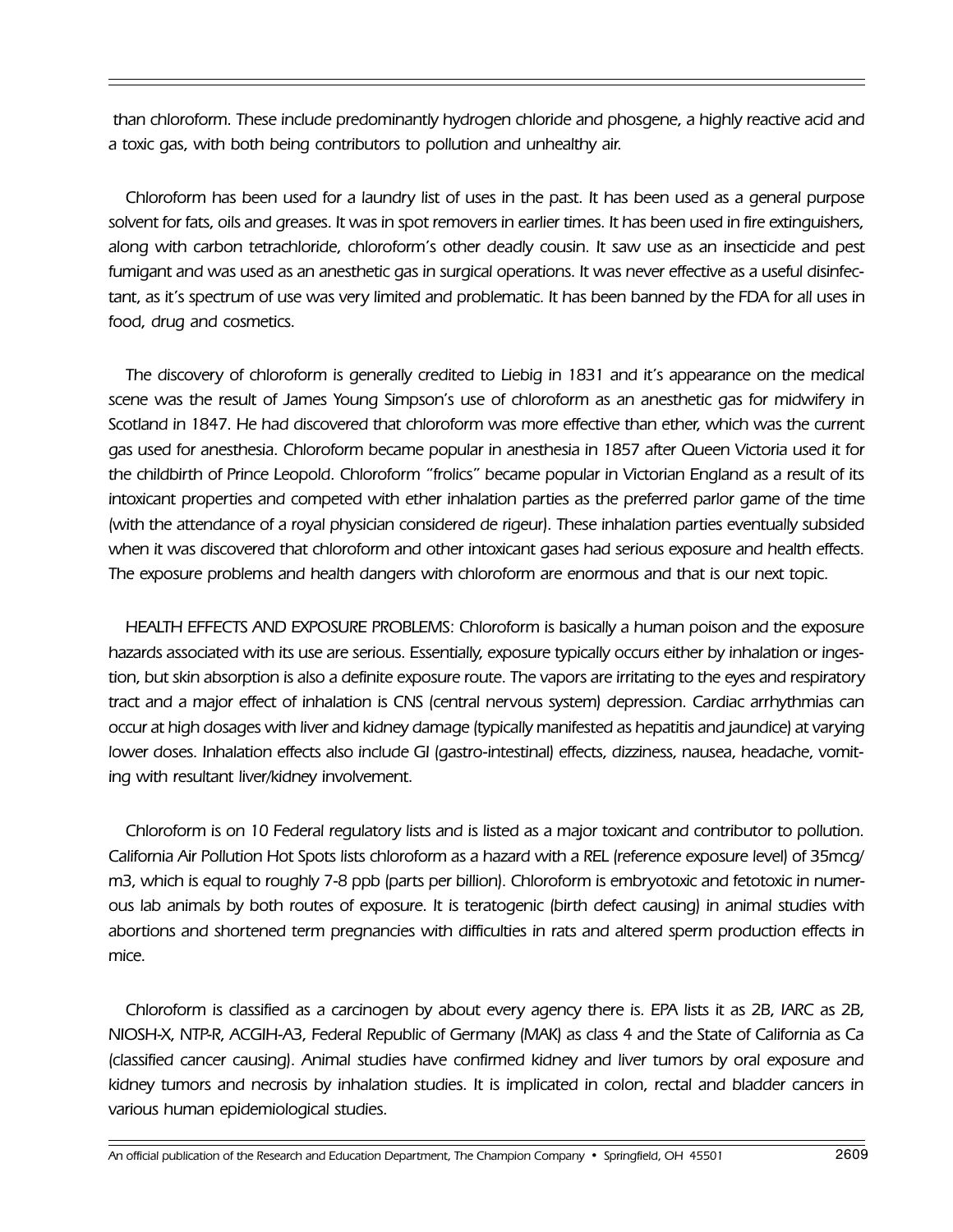Skin absorption exposure results in redness, numbness, dry skin and eczema and skin defatting and necrosis with repeated exposures. A serious problem is that chloroform requires special chemically- resistant gloves (such as Viton and PVA), which are unsuitable for use in embalming rooms and other embalming chemicals. Consequently, there is no good way to protect from chloroform breakthrough and permeation in typical glove materials.

The limits for inhalation exposure are relatively low for such a volatile chemical. OSHA sets a ceiling of 50 ppm, while ACGIH establishes a more conservative 10 ppm for a TWA (8hr time weighted average) and NIOSH sets a 2 ppm limit with an unusual 2 hour time frame. The biggest problem is that the odor threshold is so extremely high compared to the maximum allowable exposure limits. Odor thresholds are reported as low as 85 ppm and as high as 133-276 ppm. This means that you are overexposed to chloroform at 4-10 times the allowable ACGIH limits (which are the most realistic) before you can even notice the chemical by smell.

Exposure of the general public to chloroform is by inhalation of polluted industrial air and off-gassing from manufacture, but most significantly by water supply contamination. Groundwater contamination by trihalomethanes, in general, is a serious environmental problem with expensive remediation necessary to restore water supplies to safe limits. Typical drinking water in the United States has trace or greater amounts of chloroform in it. The EPA limits for contamination are established at 100 mcg/L. Any amount above this contamination level must be remediated by filtration or other methods. The constant and persistent use of chlorine and chlorination products is the chief cause of this environmental pollution and contamination. Fortunately, chloroform does not significantly bio-accumulate in nature but can be found in stored fat deposits of humans with only slow dispersal. Chloroform is #11 on the list of hazards with the most environmental impact combined with human health hazards (The CERCLA Priority List of Hazardous Substances). Chloroform does not linger or accumulate in soil, however, accumulation and concentration in groundwater is significant with relatively long half-lifes under varying conditions. A significant number of municipal water systems have chloroform and trihalomethanes contamination problems from polluted wells, aquifers and other surface water sources.

EMBALMING PROBLEMS: By now, it is obvious that the problems this chemical brings with it to the embalming room are overwhelming. Chloroform is a serious exposure to deal with in embalming fluid, not to mention the difficulties of storage, use and disposal. In addition to all the above, chloroform is another carcinogen in the embalming room, in addition to formaldehyde, wood dust compounds and TCE drywash/ cleaning solvents. Why do we need another carcinogen in the embalming room?

The inhalation dangers are glaring: high volatility/vapor pressure with relatively low limits of safe exposure and odor threshold that is through the ceiling—allowing gross overexposure before detection. Skin absorption accidents are also a problem and an unsolvable problem with traditional nitrile or latex glove usage during embalming. Hopefully, you abandoned latex gloves long ago, if not do so, they are dangerous (due to allergenic potential) and useless against embalming chemicals. The breakthrough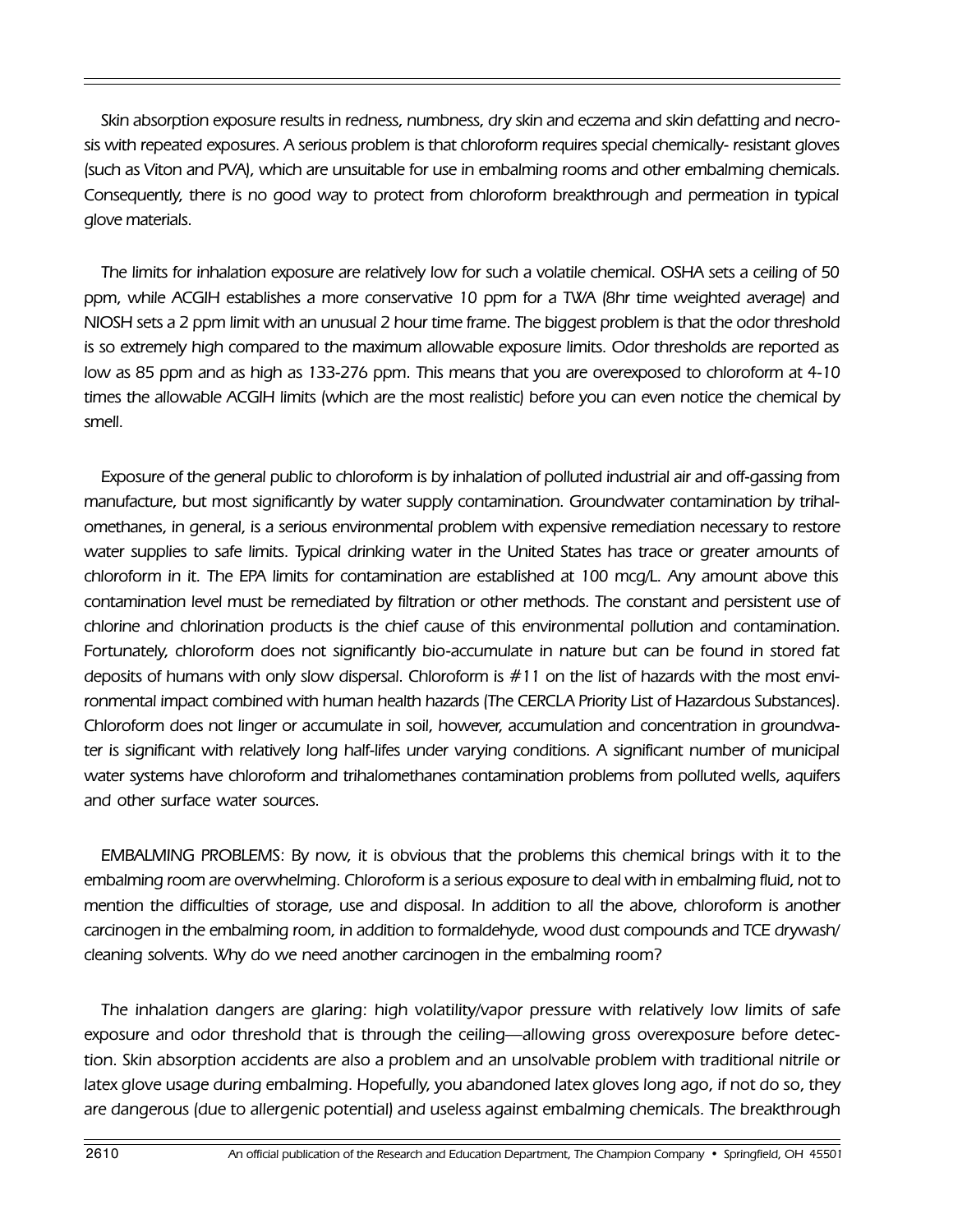times for latex is a pathetic 90 seconds or less for formaldehyde and not much better for other chemicals in embalming. It's a joke to be using latex during the embalming operation. Nitrile (the preferred embalming glove) is, however, not protective against chloroform and latex is useless. The only gloves suitable for chloroform use are terrible choices for water-based embalming scenarios and are not usable. Consequently, there is no glove that is practicable for embalming use and is effective against chloroform. Chloroform also aggressively attacks plastics, rubber goods and coatings on many of the items in a typical embalming room.

Chloroform, being a trihalomethane, is a major environmental impact chemical and groundwater contaminant. How will you use and dispose of chloroform in the embalming room? It ends up down the drain as a potential pollutant and you document your use and disposal of chloroform in your OSHA manuals and MSDS's. The potential liabilities should be readily obvious.

The value or necessity of chloroform in embalming fluids eludes me. It is just another old-fashioned alternative solvent that performs no better than any of the other solvent chemicals present in embalming fluids (actually, in a lot of ways it's inferior) and is a leftover from the old days when medicinal chemicals seemed the logical choice for embalming formulations. Disinfectant action or sanitation ability is very poor and not really of consequence in justifying its use. Modern lower exposure alcohols and their higher molecular weight cousins are much preferred solvents for modern aldehyde-based embalming use. The environmental impact of these alcohols is also minimized and the disposal problems during use are not a factor.

SOLUTIONS: Quite simply, eliminate it immediately. It's basically not necessary anyhow, so why bother? Who wants one more cancer-causing chemical in the embalming room? Not me! Check your MSDS's (Material Safety Data Sheets), you may be unpleasantly surprised to find chloroform contained in one or more of your embalming fluids. The Champion Company eliminated chloroform from formulation years ago, but other embalming fluid makers have not—Buyer Beware! Return any leftover chemical containing chloroform to the manufacturer and don't purchase anymore in the future. There will not be any noticeable impact on your embalming results—actually, you won't even notice the difference.

SUMMARY: Chloroform is a leftover from the early days of embalming and is essentially unnecessary in modern well-formulated embalming chemicals. It's a significant exposure and inhalation hazard, is a known carcinogen, and a skin absorption problem because embalming gloves are useless against penetration of chloroform. It's a disposal and use hazard and there is no way to not contaminate the waste stream coming from the funeral home. The liability of being a documented user and disposer is enormous and totally unnecessary. Stop using embalming chemicals with chloroform as a constituent, you'll never notice the difference anyway. Overall total reduction of exposure to chemicals is the goal that all embalmers should strive for. Chloroform is truly an absurdity in modern embalming  $-$  get it off the shelf and leave it in the history books where it belongs.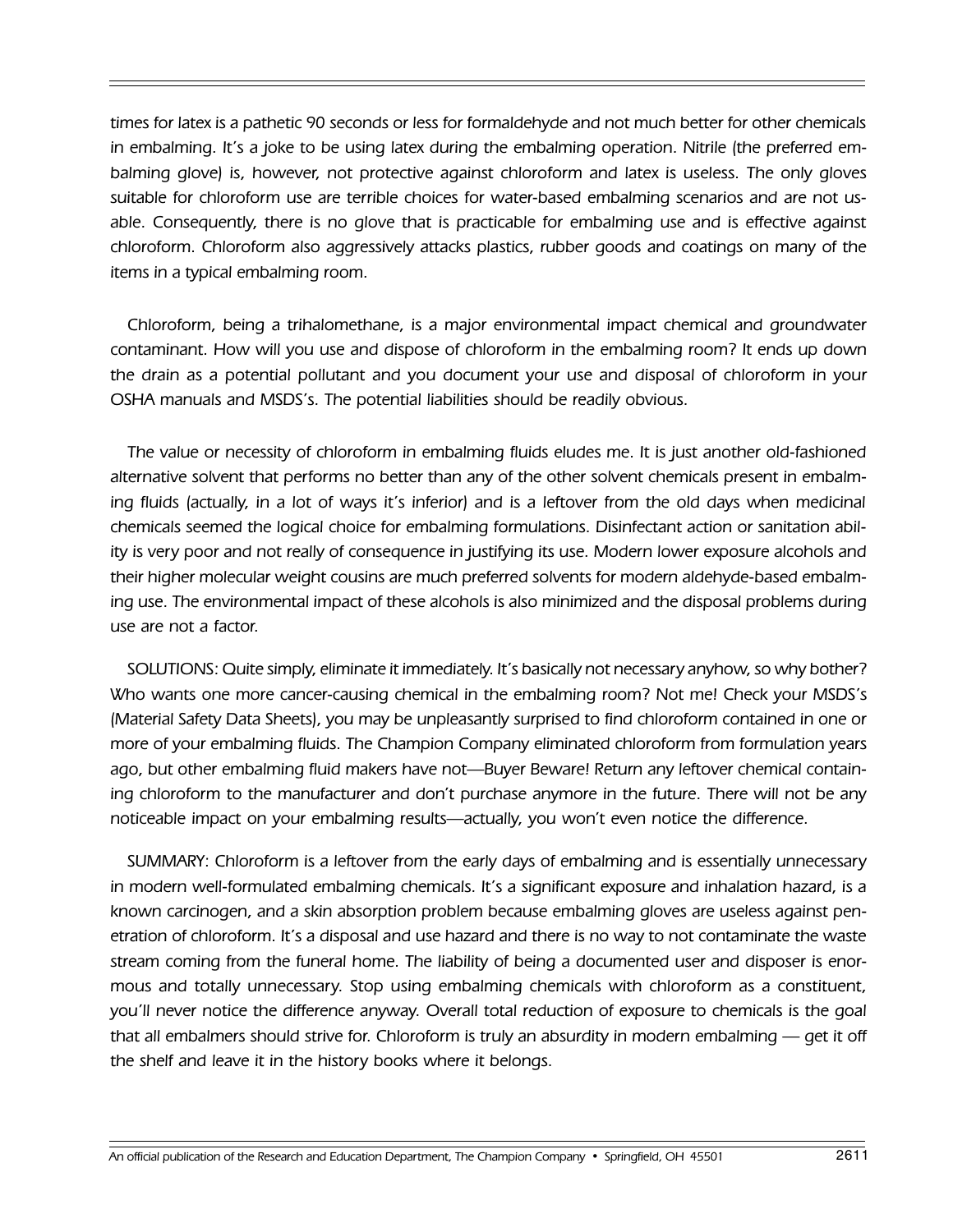Bibliography: The literature on chloroform and the ramifications of it's use, disposal and exposure is voluminous. Following is a representative sampling of important selected references that demonstrate and document the serious problems inherent to chloroform. This is just the tip of the iceberg.

Whitaker, H J., et.al., The relationship between water concentrations and individual uptake of chloroform: a simulation study. Environ Health Perspect. 2003 May ;111(5): 688-94.

Weber, L W., et.al., Hepatotoxicity and mechanism of action of haloalkanes: carbon tetrachloride as a toxicological model. Crit Rev Toxicol. 2003; 33(2): 105-36. (extensive referencing of chloroform).

McDorman, K S., et.al., Induction of transitional cell hyperplasia in the urinary bladder and aberrant crypt foci in the colon of rats treated with individual and a mixture of disinfection by-products. Toxicol Pathol. 2003 Mar-Apr; 31(2): 235-42.

McDorman, K S., et.al., Analysis of preneoplastic and neoplastic renal lesions in Tsc2 mutant Evans (Eker) rats following exposure to a mixture of drinking water disinfection by-products. Toxicology 2003 May 1; 187(1): 1-12.

Fabrizi, L., et.al., Adduction of the chloroform metabolite phosgene to lysine residue of human histone H2B. Chem Res Toxicol. 2003 Mar; 16(3): 266-75.

Gemma, S., et.al., Metabolism of chloroform in the human liver and identification of the component p450s. Drug Metab Dispos. 2003 Mar; 31(3): 266-74.

Anand, S S., et.al., Extent and timeliness of tissue repair determines the dose-related hepatotoxicity of chloroform., Int J Toxicol. 2003 Jan-Feb; 22(1): 25-33.

Ban, M., et.al., Effect of inhaled industrial chemicals on systemic and local immune response. Toxicology. 2003 Feb. 14; 184(1): 41-50.

Prah., J D., et.al., The development and testing of a dermal exposure system for pharmacokinetic studies of administered and ambient water contaminants. J Pharmaco1 Toxicol Methods. 2002 May-June; 47(3): 189- 95.

Xu, X., et.al., Percutaneous absorption of trihalomethanes, haloacetic acids, and haloketones. Toxicol Appl Pharmacol. 2002 Oct 1; 184(1): 19-26.

DeAngelo, A B., et.al., The induction of aberrant crypt foci (ACF) in the colon of rats by trihalomethanes administered in the drinking water. Cancer Lett. 2002 Dec 10; 187(1-2): 25-31.

Meek, M E., et.al., Chloroform: exposure estimation, hazard characterization, and exposure response analysis. J Toxicol Environ Health B Crit Rev. 2002 July-Sept; 5(3): 283-334.

Sarangapani, R, et.al., Comparing respiratory tract and hepatic exposure-dose relationships of metabolized inhaled vapors: a pharmacokinetic study. Inhal Toxicol. 2002 Aug; 14(8): 835-54.

Miles, A M., et.al., Comparison of trihalomethanes in tap water and blood. Environ Sci Techno1. 2002 Apr 15; 36(8): 1692-8.